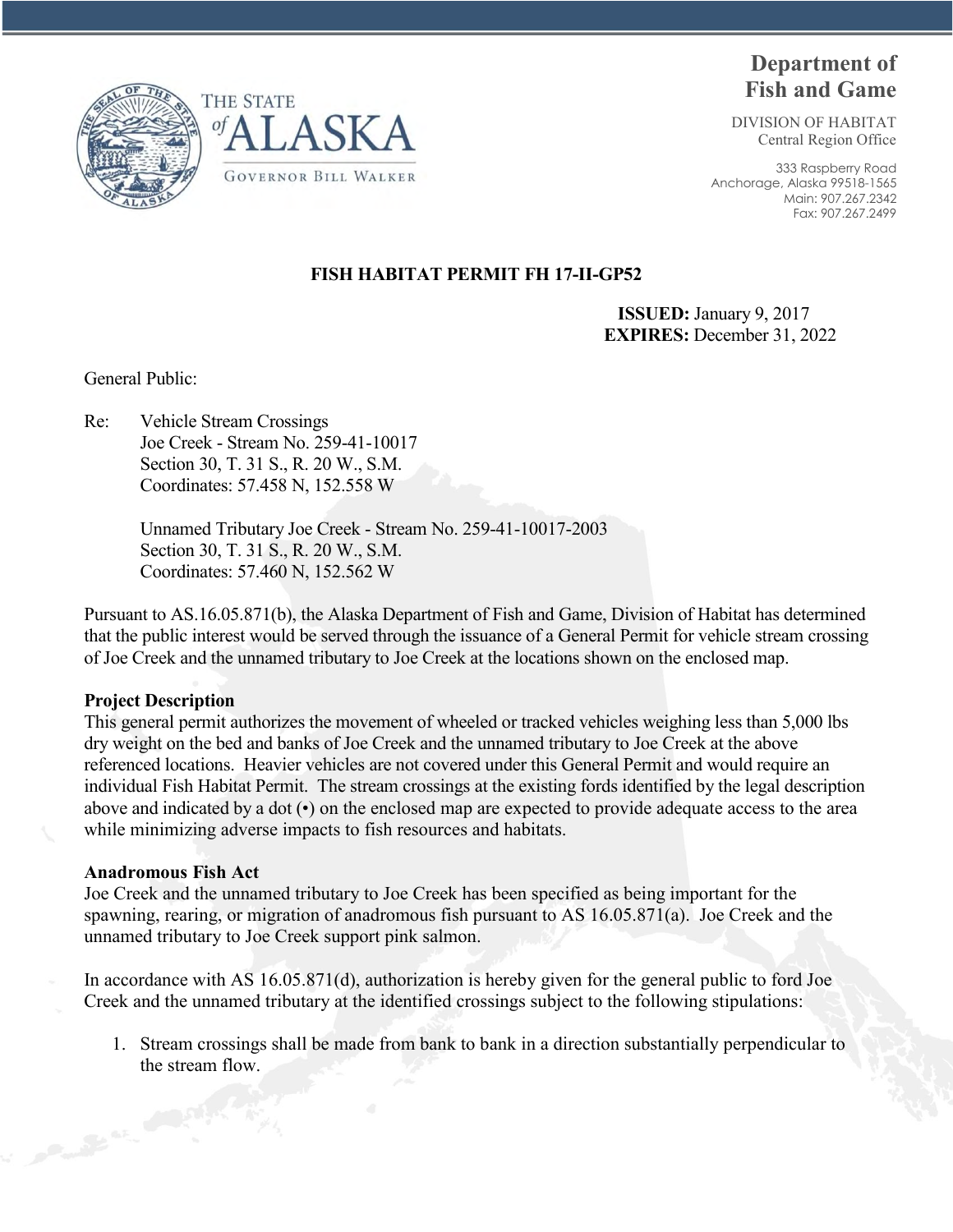- 2. Stream crossings shall be made only at locations with gradually sloping banks. There shall be no crossings at locations with sheer or cut banks.
- 3. Streambanks and streambeds shall not be altered or disturbed in any way to facilitate crossings.
- 4. Vehicles shall not be parked in open water. Parking below ordinary high water is authorized only on frozen surfaces or exposed gravel bars.
- 5. Vehicles shall not be refueled or serviced below ordinary high water. Vehicles leaking oil or other hazardous substances are prohibited from crossing the creek.
- 6. This permit must be retained onsite during stream crossings activities.

The vehicle owner and the operator, or the legal guardian of minor dependents, is responsible for the actions of persons who participate in the approved activity. For any activity that significantly deviates from this approval, the responsible party shall notify the Division of Habitat and obtain written approval in the form of an individual permit before beginning the activity. Any action taken that increases the scope of the activity or that negates, alters, or minimizes the intent or effectiveness of any stipulation contained in this general permit will be deemed a significant deviation from the approved activity. The final determination as to the significance of any deviation and the need for an individual permit is the responsibility of the Division of Habitat. Therefore, it is recommended that the Division of Habitat be consulted immediately when a deviation from the approved activity is being considered.

This letter constitutes a General Permit issued under the authority of AS 16.05.871. Please be advised that this determination applies only to activities regulated by the Division of Habitat; other agencies also may have jurisdiction under their respective authorities. This determination does not relieve you of your responsibility to secure other permits; state, federal, or local. You are still required to comply with all other applicable laws.

In addition to the penalties provided by law, this General Permit may be terminated or revoked for failure to comply with its provisions or failure to comply with applicable statutes and regulations. The department reserves the right to require mitigation measures to correct disruption to fish and game created by the project and which was a direct result of the failure to comply with this permit or any applicable law.

The recipient of this General Permit shall indemnify, save harmless, and defend the department, its agents, and its employees from any and all claims, actions, or liabilities for injuries or damages sustained by any person or property arising directly or indirectly from permitted activities or your performance under this General Permit. However, this provision has no effect if, and only if, the sole proximate cause of the injury is the department's negligence.

This permit decision may be appealed in accordance with the provisions of AS 44.62.330-630.

Any questions or concerns about this permit may be directed to Habitat Biologist Will Frost at 267-2813 or emailed to william.frost@alaska.gov.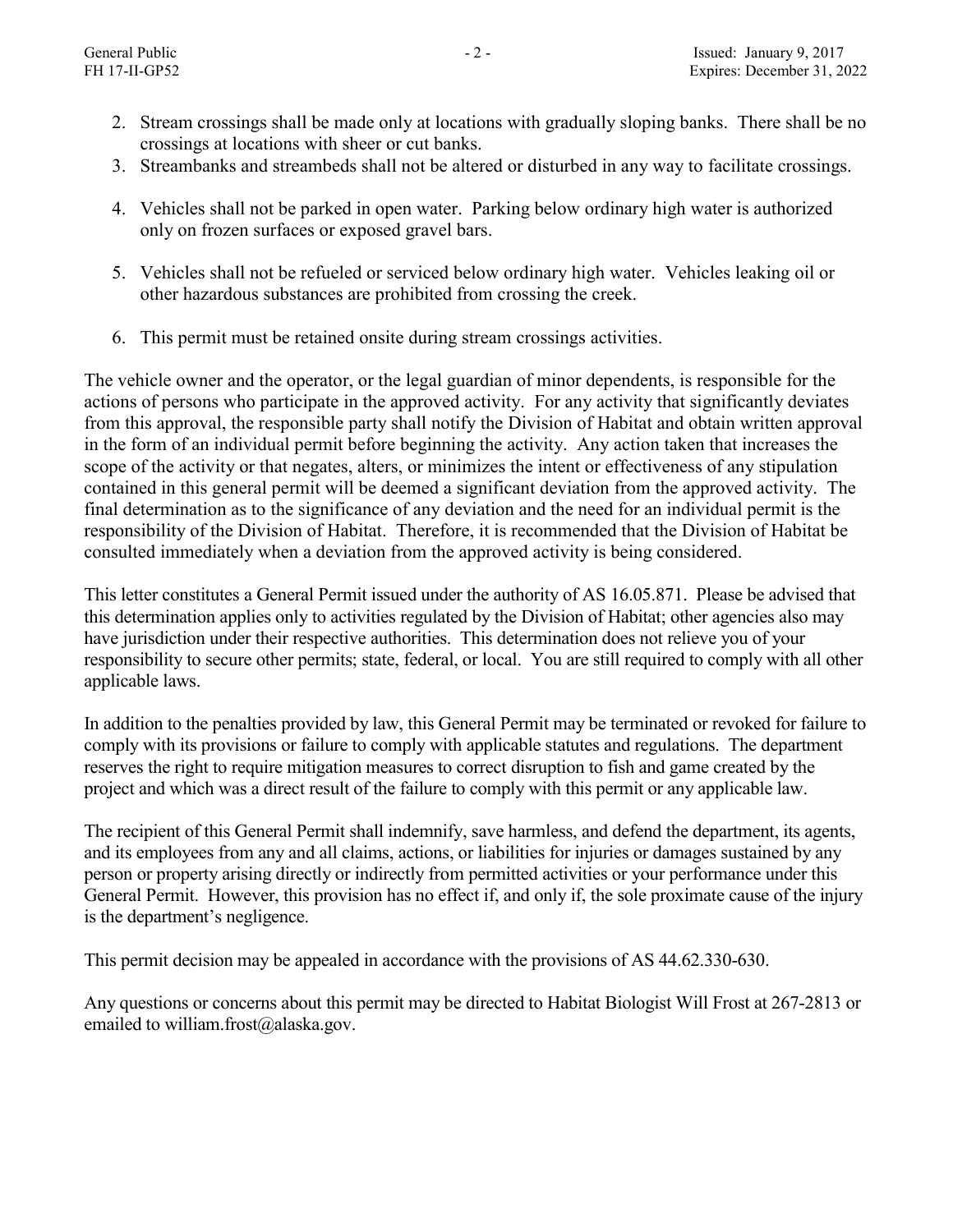Sincerely,

Sam Cotten, Commissioner

Mjormer

- By: Megan Marie Acting Regional Supervisor Central Region Office
- Enc: Stream Crossing Map
- cc: AWT, Kodiak
- ecc: N. Svoboda, ADF&G FRP Coordinator, ADF&G T. Polum, ADF&G A. Ott, ADF&G S. Schrof, ADF&G J. Rypkema, ADEC C. Larson, ADNR D. Dvorak, KIB USACE, Regulatory Branch